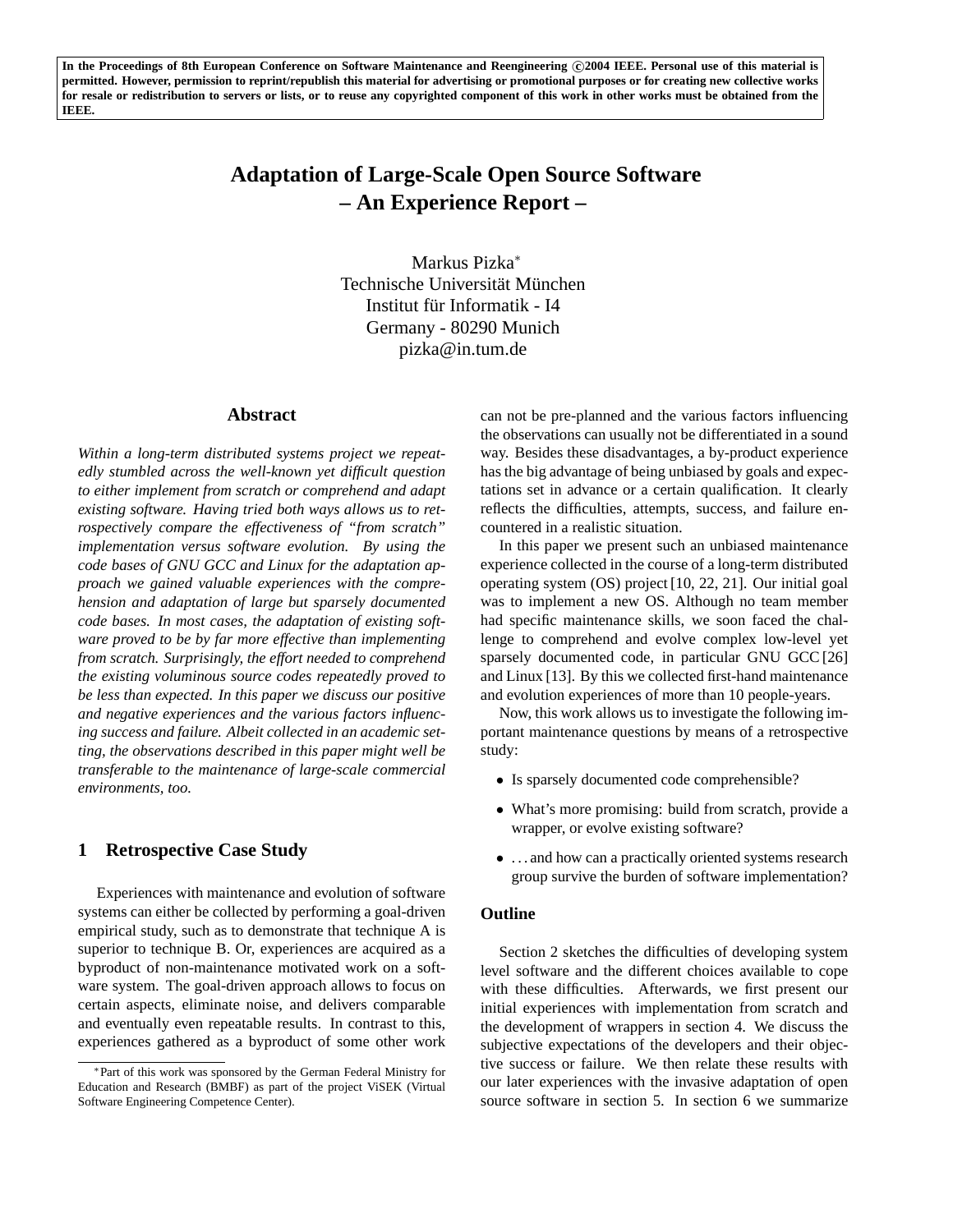our maintenance experiences and conclude with a perspective for future work in section 6.

# **2 Motivation**

Operating systems (OS) along with their corresponding infrastructure, such as the compiler, linker, and runtime system, represent particularly complex software systems for several reasons. The operating infrastructure must provide extensive functionality, serve several different purposes simultaneously, deliver satisfactory performance combined with a high degree of reliability, and even enforce security. All of this has to be implemented through a uniquely large number of levels of abstractions spanning from high-level programming languages [2, 9] down to subtle and highly machine-dependent details of the hardware-level [18] and with compatibility to existing applications.

Because of this, developing innovative OS concepts, such as in [4, 5] requires particularly strong efforts. For a research project in the OS field there are basically four different strategies to deal with the associated high costs:

- 1. no implementation: develop concepts only
- 2. from scratch: implement a complete new system
- 3. wrapping: implement on top of what is already there
- 4. adapt: reuse if possible but modify as needed

While strategy 1 is only of theoretical interest, strategy 2 is applied frequently [1]. It apparently provides maximum freedom and complete control over the final product. In reality, the immense costs of developing complex system level software from scratch are often underestimated which leads to either project failure [12] or changed objectives, i. e. restricted freedom. The majority of system level R&D projects tries to avoid these troubles by applying strategy 3. The new concepts are implemented on top of an already existing infrastructure without changing it. Middle-ware extensions such as CORBA [19] or PVM [11] are examples for this strategy. The advantages of this approach, such as low cost and a high degree of compatibility, come at a price. First, the capabilities of wrapper are constrained by the features of the already existing infrastructure. Second, if the services of the underlying infrastructure do not directly match the needs of the new concept, then they have to be implemented with the help of workarounds. This deteriorates the quality of the outcome in many aspects, such as performance and maintainability.

Although performance, security, compatibility and further aspects pose particularly difficult problems to OS developers, most of theses aspects play an important role in many other systems, such as large scale information systems, too. We therefore claim that our observations described below are not limited to the OS field but can be transfered to many other environments, too.

#### **2.1 Software Adaptation**

The disadvantages of the wrapping strategy can only be eliminated by invasive changes to the existing infrastructure leading to strategy 4, adaptation. Here, existing artifacts are reused as far as possible but consequently changed and extended if needed. Software adaptation<sup>1</sup> offers a promising combination of the flexibility of the from-scratch approach with the low costs of the wrapping strategy.

However, adaptation is rarely applied in practice and there are only few experiences with it. We argue that the reasons for this originate in a lack of software maintenance techniques and education. Software adaptation requires strong skills in program comprehension, reverse engineering, program transformation, and testing. Most of these fields and there application for Product Lines, Generative Programming [7], and others are just emerging and there is still a long way to go before these techniques can achieve maturity.

#### **2.2 Setting for a Long-Term Adaptation Study**

Regardless of the numerous open questions, we gained experiences with software adaptation, in the context of the distributed operating systems project MoDiS. In this project we defined a new parallel and distributed programming language INSEL [29] and designed a completely new resource management architecture with radical changes to the runtime system, linker, and the OS kernel [22].

In our attempts to implement these new concepts we experimented with the four implementation strategies, mentioned above. Our first compiler used C as an intermediate language and a conventional C compiler to produce executables. The resource management architecture was implemented as a wrapper on top of an existing UNIX. Because of the drawbacks of these prototypes, that is lousy performance, we later on tried to implement a new OS kernel from scratch. We further on implemented a significantly improved compiler by adapting GNU GCC [26] and finally continued our work on the kernel by adapting Linux according to our specific needs.

Over the period of 10 years, 10 researchers and approximately 30 computer science major students with different personal backgrounds and skills contributed to the various implementations. By this, we were able to observe numerous approaches, problems, solutions, and attitudes towards adaptation and their final success or failure.

<sup>1</sup> synonymously used for evolution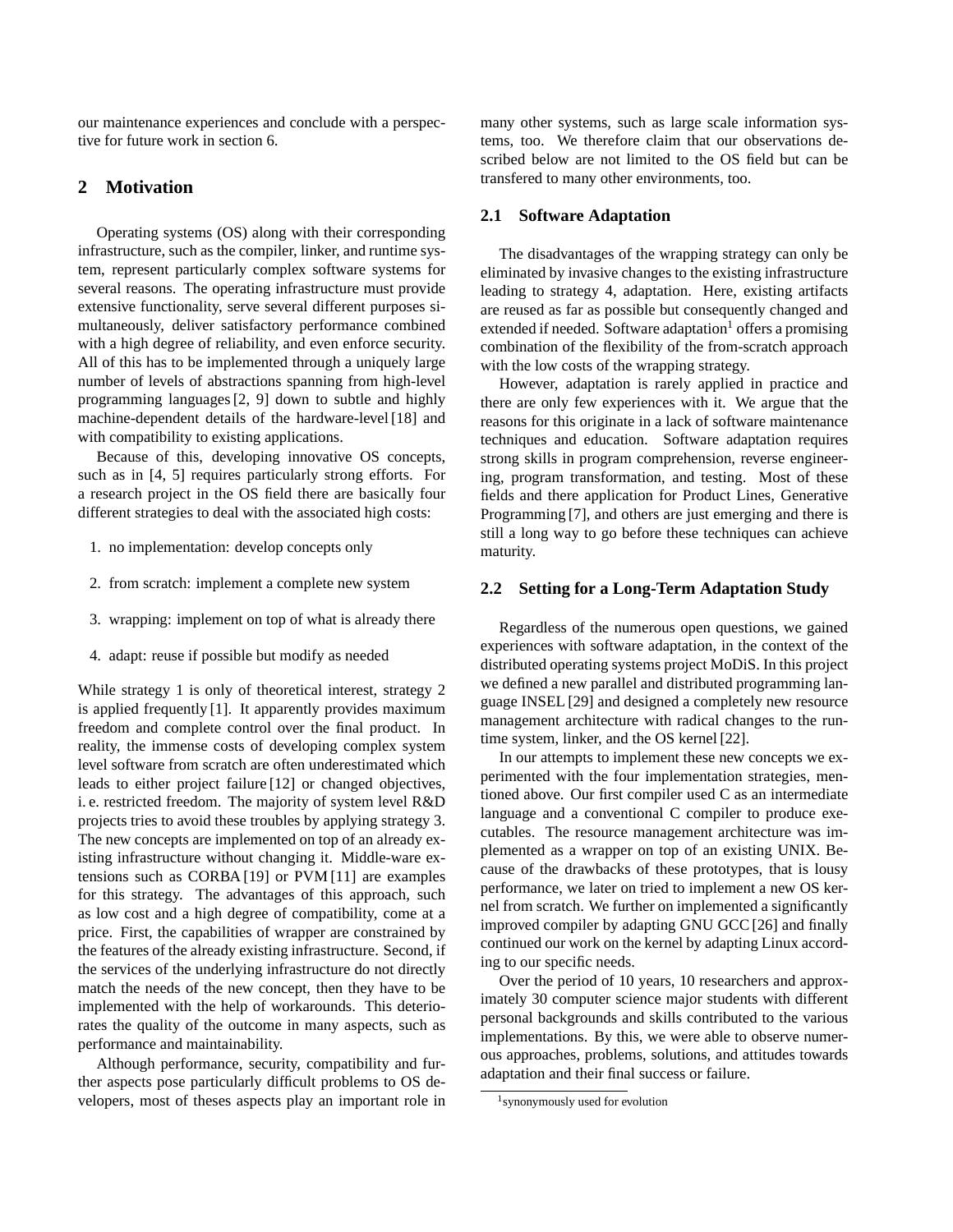# **3 Related Work**

Although the OS field is not the most active fields in computer science research there were and are still numerous commercial and research projects, such as QNX, Linux, Mach, and L4 [13, 1, 18] or even the on-going evolution of Microsoft Windows or Solaris. All of this projects must deal with the challenges described above and choose an implementation strategy. Unfortunately, the experiences acquired in these large scale projects concerning software maintenance are usually not collected in a systematical way and published because these projects focus in technical improvements.

A significant part of Brooks [14] widely respected work on software project management is based on his personal experiences with the development of IBM's OS/360 product family. This demonstrates the value of reflecting unbiased hands-on experiences besides controlled empirical studies. In this paper, we follow Brook's approach by reflecting our software maintenance experiences gained in a long-time project originally aimed at technical issues.

Aspects of software evolution independently of certain types are intensively studied by Lehman [15, 16] and other researchers in the software maintenance and evolution field. Without any doubt, these works mark important milestones on the way to understand the dynamics of long-lived software systems. In this paper, we are less interested in the principles of evolution but discuss pragmatic ways to deal with existing systems; i. e. the how to evolve. Rajlich for example, proposes a staged software life cycle [23], with a development, evolution, servicing, phase out, and closedown stage. He states that this sequence is uni-directional, that is no system returns from servicing back to evolution. The open source software used in our work seems to oppose this point of view.

Techniques to assess existing software and to decide on whether to build from scratch or to re-engineering are discussed in the software re-engineering field. The Software re-engineering Assesment Handbook (SRAH)[28] provides a structured process of choosing among different re-engineering or close-down strategies. Our OS work stated prior to our awareness of re-engineering and assessment techniques. Thus, our re-engineering decisions used to be ad-hoc without particular software maintenance, reengineering, or program comprehension skills.

# **4 Early Experiences**

As in many other research projects we also started the implementation of our new concepts by developing new services on top of UNIX. Now, from a distant and software maintenance perspective, it is surprising that such an important decision is usually made without a thorough analysis of alternatives and consequences. In fact, there are only few and hardly disseminated methods for the systematic analysis of different implementation strategies, although this decision has a major impact on both, budget and properties of the final product. Now, taking a look back, a SRAH assessment might have indicated technical limitations of the wrapping approach if the technical analysis was detailed enough. But usually, neither the evolving technical details are known a priori nor are assessment processes common to system level software developers.

# **4.1 Compiler Wrapper**

Because INSEL is an object-based language the idea to translate INSEL into C++ and using a C++ compiler seemed plausible. Thus, the first compiler for INSEL translated IN-SEL into C++ in a straight forward manner. It soon became evident that this approach provided insufficient control especially concerning details of stack management and register usage.

To circumvent these deficiencies, two years later, a new compiler was developed that translated INSEL into sophisticated low level C code with excessive use of address arithmetics [29]. While this new compiler eliminated most of the shortcomings of the  $C_{++}$  variant and C seemed to be highly flexible at first sight, new restrictions became apparent. For example, C does not support nesting of functions. Therefore, nested INSEL functions somehow had to be mapped on C functions by putting the local variables of the enclosing function into a struct and passing a pointer to the nested function. Other compilers like the *p2c* Pascal compiler use similar techniques. This minor workaround has already major impact on the performance. It entails a performance degradation of up to 30%, already [20]!

Wrappers often cause such compromises each of which entailing performance degradation or – to put it more general – loss of quality. The sum of this minor losses leads to serious decrease in quality. In our case a compiler generating target code at least two times slower than it should be.

#### **4.2 Runtime Wrapper**

Along with the two compilers, two runtime systems were developed on top of UNIX in C++ and C. As expected, this approach quickly lead to executable prototypes allowing experiments with the new concepts. These experiments allowed us to show that our resource management architecture is able to deliver perfect linear speed-ups with increasing numbers of processors.

Unfortunately, it could also be shown, for example that our parallel system based on C++ performed 700% worse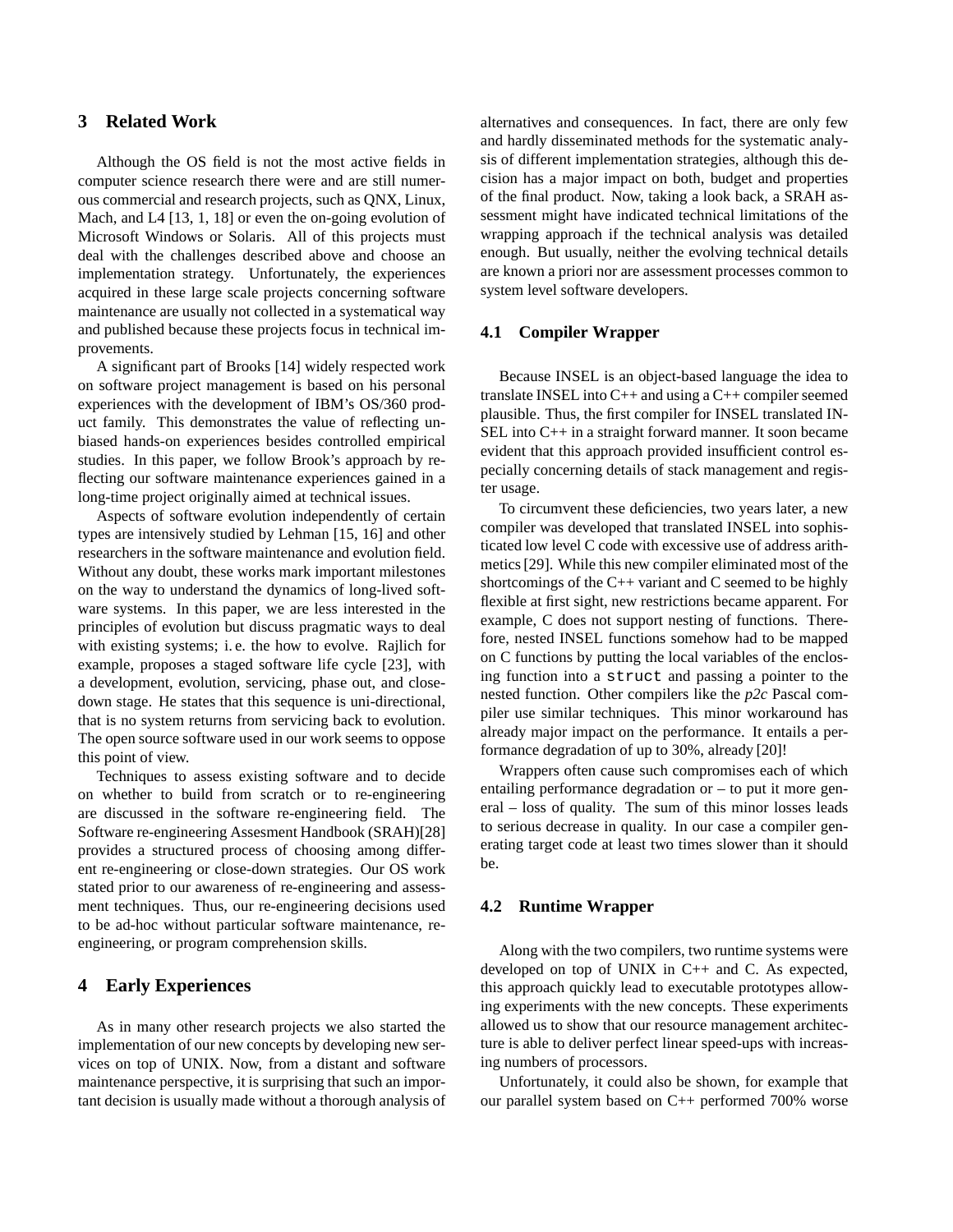than sequential C code! Similar observations were made in other projects, such as in Orca [17] and CORBA [24].

The reasons for this are analog to the troubles of the compiler. The wrapping strategy entails severe quality degradations if the chosen basis does not perfectly suit the concepts implemented on top of it because workarounds are expensive both during development and at runtime. It is important to note that minor discrepancies may cause major disadvantages. We assume, that other quality attributes, such as security, reliability, and maintainability are affected in a similar way. Indeed, functionality seems to be the only aspect [6] that is unaffected by the wrapping strategy.

#### **4.3 From Scratch Kernel**

Based on the experiences with the wrapped runtime systems one of our groups started to develop a new, more suitable OS micro-kernel [8]. This group considered the possibility to implement the new kernel by modifying an already existing one. But, the group shared the common belief, that the source codes of existing open source kernels were insufficiently documented and comprehending the low level code by reading it would be just as expensive as writing a new kernel. They furthermore argued, that some of their concepts could hardly be implemented by changing the existing system, at all. Thus, after assessing different implementation and re-engineering strategies they concluded that the kernel had to be implemented anew from scratch.

The kernel project soon fell behind its schedule to deliver a working prototype within 2 people years. Design and implementation took multiples of the estimated times because technical details repeatedly proved to be a lot more difficult then expected. After 6 people years, the kernel was still far from being usable. The project was aborted. During this work a significant amount of work was devoted into "reinventing the wheel".

The reasons for the failure seem twofold. First, highlevel concepts often entail conceptually simple but technically demanding details. It is easy to understand preemptive scheduling [25] at the conceptual level but it is far more complicated to understand the code of an optimized scheduler and it is even more challenging to write a new. From our own experience and further observations we believe that the complexity of the detail is often either underestimated or falsely ignored. Second, a huge amount of time was spent on implementing and testing concepts anew although they have already been solved in existing systems.

Taking common software engineering experiences into concern, such as software testing takes approximately 50% of development time, it should become clear that implementing from scratch is time consuming and error-prone even if the concept to be implemented is not new. Therefore re-implementations are to be avoided if there are no serious reasons to it. In the case reported here, this rule of thumb was not respected.

#### **4.4 Summary**

It should be emphasized, that the troubles described in this section were not caused by particularly weak skills of the project team. In fact, numerous commercial and academic system-level software projects run into similar difficulties for the same reasons. The lack of suitable maintenance techniques and education leads to prejudices against foreign code and the inability to evolve existing systems. This in turn results in either expensive "re-inventions of the wheel" or hard-to-maintain workarounds with weak quality.

## **5 Adaptations**

Our own experiences with from scratch development and wrapping along with observations of numerous similar projects show that the impact of the costs of implementation on progress of a field<sup>2</sup> are stronger than expected.



**Figure 1. method-creativity-cost triangle**

As illustrated in figure 1 we experienced and observed strong dependencies between methodology, creativity and costs. Insufficient methods not only increase implementation costs but the increased costs also restrict creativity because creative ideas are often abandoned quickly if the costs seem to be high. But without creativity there are no new methods.

With this interdependency in mind it is clear that first, the costs must be reduced to allow significantly advancements of the field, later. We therefore aimed at reducing the implementation costs without sacrifying the conceptual level by using and changing high-quality open open source software according to our needs. We chose the compiler GNU GCC as the starting point for the development of a new INSEL compiler and Linux [13] as the basis for our OS kernel. The results achieved with this maintenance approach exceeded our expectations.

<sup>2</sup>here, system level software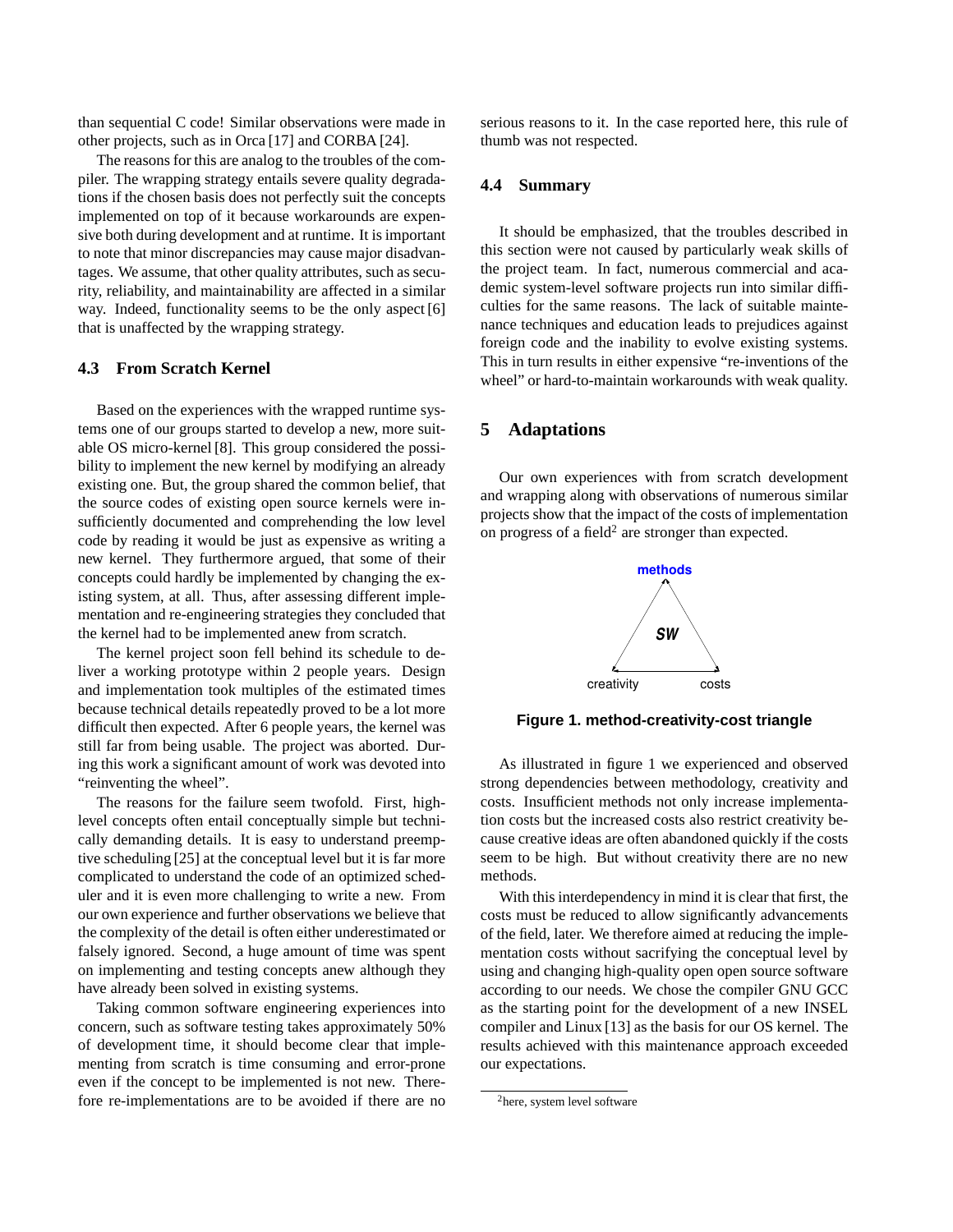#### **5.1 Compiler**

Without doubt, GCC is one of the largest and most complicated open source software packages, available today. Despite the GCC mailing lists, some online archives and a rather general introduction [26], there is no comprehensive documentation of its implementation besides in-line code. The constantly growing core of the compiler exceeds 500.000 loc<sup>3</sup> and supports several languages of the C family on more than 200 platforms. At the same time, GCC is a high quality compiler. Apple's Max OS X (10.2) is compiled entirely using GCC 3.1 and companies such as SCO offer GCC as their standard compiler.

Because of GCC's enormous complexity, implementing our own new imperative language INSEL by changing GCC was considered very ambitious. Indeed, some parts of GCC represent the maintainers nightmare at first sight. Besides the absence of documentation, there are single functions, such as expand call, with 1300 loc. Furthermore, different parts of the compiler are written in different languages, e. g. a bison parser specification, C interspersed with 100s of different macros and in-line assembler, and proprietary machine and hardware description languages. The C code makes excessive use of sophisticated C short cuts, such as pre and post increment/decrement, and the ternary operator.

#### **5.1.1 First Steps**

Because of this, we started the project to implemented IN-SEL as a new language of GCC cautiously. A single undergraduate student with at most average programming skills received the unappreciative task to read the GCC sources and find a way to implement INSEL on the basis of GCC. To our surprise, this work advanced much faster then expected. Within his 3 months thesis [27] the student had analyzed the architecture of GCC, understood its concepts on different levels and implemented a first prototype of the new GNU INSEL compiler GIC [20] capable of translating the function shown in figure 2 from source to any supported platform with arbitrary optimization switches.

```
FUNCTION foo(x,y:IN integer) RETURN R_T
  lokal: integer;
  R : R_T;BEGIN
  lokal := x+y+a;
  R.X := Lokal;R.Y := Lokal+1;RETURN R;
END foo;
```
# **Figure 2. Function foo**

```
3
lines of code
```
Besides providing an executable compiler, we learned several software maintenance lessons within this thesis. In contrast to the wrapping and the from-scratch approaches, everyone in team overestimated the time needed to accomplish the tasks to read the existing code and to extend it. Code reading, understanding and modification proceeded much faster than expected. Opposed to common belief, foreign code proved to be only difficult to understand in the beginning. Once the code reader has gotten over initial frustration, started to accept the different style of the code, and found certain entry points code reading and understanding is very quick.

## **5.1.2 Subsequent Work**

After the success of this initial work, several students continued development of GIC over 2 years. During this period we made two major observations:

- 1. Progress slowed down with increasing size.
- 2. The productivity varied enormously between different developers. The ideal skills are unclear.

Though observation 1 is not surprising it seems to set an upper bound for the successful extension of complex software in a distributed and open source manner. In fact, the core of GCC itself is maintained by a relatively small number of developers. Significant progress tends to occur only outside the core where dependencies to other parts of the system are limited. For this, it is essential that the code based is thoroughly modularized so that individual developers are able to operate with limited knowledge. Indeed, it can be observed that open source products are frequently restructured as needed to allow future growth [3].

The difference between the productivity of different developers was extremely high, although most participating students joined the project at a similar stage of their studies. While some students implemented complex language concepts, such as explicit task parallelism, within a few days, others felt unable to make any significant contribution after months of trying.

As of today, we can only speculate about the reasons for this. First, adaptation requires a broad understanding of different concepts. In our case details of C, address arithmetics, macro usage, assembler, compiler construction, etc. Hardly anything can be done if only one of these skills is missing. Second, the willingness and ability to read and to fully understand foreign code varies significantly. While some developers more or less refuse to read code not written in their style, others are willing to invest a large amount of time to understand the intentions and reasons of their predecessors.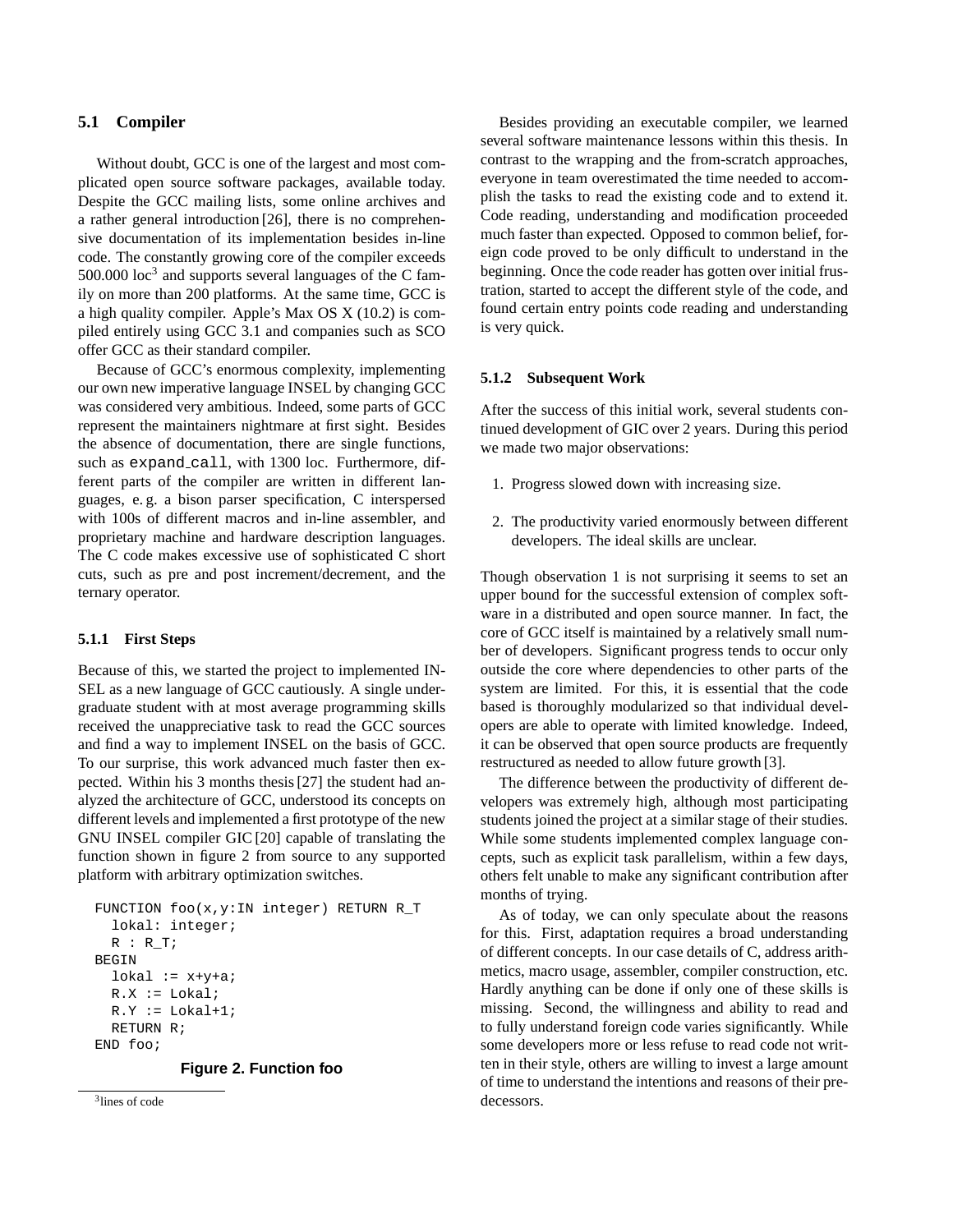#### **5.1.3 Remark**

The result of the GCC adaptation project was the fully operational and highly optimizing INSEL compiler GIC [20]. In contrast to the preceding INSEL compilers, GIC did not introduce any overhead. With GIC, INSEL achieves similar performance like optimized C programs.

#### **5.2 Kernel**

We later on continued our adaptation work by replacing the wrapped runtime system with a more suitable kernel by changing Linux according to our needs for an OS kernel targeted towards distributed and parallel computing.

Most of the GCC properties, such as large, complex, incompletely documented, multiple languages, etc. apply for Linux, too. Nevertheless, we also adapted Linux according to our needs in a series of theses. The kernel was extended with additional services, the management of task stacks along with the task data structure was changed, and the usage of registers was modified.

From the software maintenance perspective the kernel adaptation project reproduced the experiences gained in the compiler adaptation project although different students were involved in this project. Adaptation has been by far more successful than any other implementation strategy although the Linux kernel is highly complex, its code is far from being trivial to read, and adequate maintenance tools are still missing. Again, the individual skills of the different developers played an important role for the success of the adaptation work.

## **6 Conclusion**

In the context described in this paper, the adaptation of existing software has demonstrated its superiority compared to development from scratch or wrappings. Our experience clearly shows that it is a myth that the understanding of different, foreign, critical, highly complex, and undocumented code for extension purposes was similarly difficult than writing a new system. Even the complicated low-level C source code of GCC and Linux could be analyzed and comprehended by students within weeks after which they were able to contribute changes and extensions.

The decision of whether to develop from scratch, to wrap or to change existing similar software has a major impact on the outcome. Provided that there are enough resources, it can be expected that from scratch development is able to deliver products with optimal quality. But in reality, resources are scarce and the time needed just for solving problems that are already solved elsewhere often exceeds the available resources. The effort needed for development from scratch tends to be underestimated because the upcoming complexity is not yet visible.

Wrapping provides a poor way out of this dilemma because mismatches between the actual goals and the provisions of the underlying basis necessitate workarounds. These workarounds have negative influences on the quality of the final product in many aspects.

The invasive adaptation of existing software, that is its consequent modification and extension, seems to be the only realistic solution in the long run. Obviously, this is not limited to the operating system context described in this paper but can be transfered to large scale commercial software systems as well. Interestingly, adaptation repeatedly proved to be less time-consuming than expected because the first estimation tends to be pessimistic due to scepticism concerning foreign coding style and the size of the unknown object.

As described in this paper the maintenance skills of the individual developers are of predominant importance for the success or failure of adaptation work. We believe, that the success described in this paper could be leveraged with advanced software maintenance techniques, tools and education in particular concerning comprehension and transformation of existing software.

Here, we presented our maintenance experience on a very coarse and descriptive level. Our next step will be to analyze the difficulties and phenomenons encountered during this long-term adaptation project in detail and to compare the resulting requirements with existing maintenance techniques in a systematic way. We also want to perform a retrospective SRAH assessment in the near future to analyze the possible impact of a structured assessment on our project.

# **References**

- [1] M. Accetta, R. Baron, D. Golub, R. Rashid, A. Tevanian, and M. Young. Mach: A New Kernel Foundation For UNIX Development. Technical report, Computer Science Department, Carnegie Mellon University, Pittsburgh, PA 15213, August 1986.
- [2] H. Bal, M. Kaashoek, and A. Tanenbaum. Orca: A language for parallel programming of distributed systems. *IEEE Transactions on Software Engineering*, 18(3):190– 205, 1992.
- [3] A. Bauer and M. Pizka. The contribution of free software to software evolution. In *Proc. of the Int. Workshop on Principles of Software Evolution (IWPSE)*, Helsinki, Finland, Sept. 2003.
- [4] V. Cahill, R. Balter, D. Harper, N. Harris, X. R. de Pina, and P. Sousa. The Comandos distributed application platform. *The Computer Journal*, 37(6):478–486, 1994.
- [5] R. H. Campbell and N. Islam. Choices: A Parallel Object-Oriented Operating System. In G. Agha, P. Wegner, and A. Yonezawa, editors, *Research Directions in Concurrent Object-Oriented Programmi ng*. MIT Press, 1993.